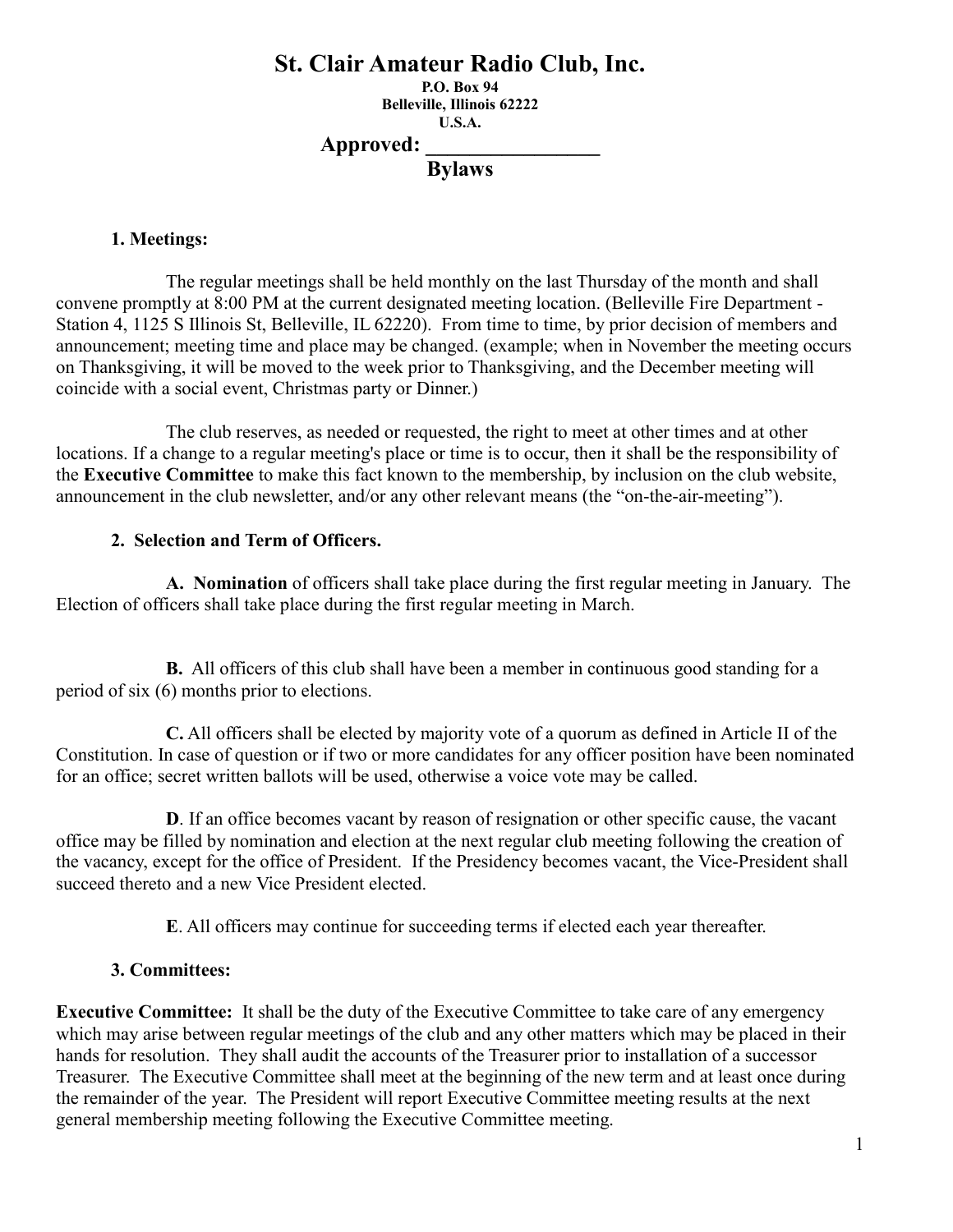**Standing Committees:** It shall be the duty of all appointed committees to act in the best interest of the club on any occasion which they may be called upon to do so. Said committees shall have broad powers except in the case of expenditures, which must be approved by a vote of the membership at regular meetings. Named Standing Committees are: Executive Committee; Repeater Committee; Emergency Communications (EMCOM) Committee; Publicity Committee.

All committees shall consist of at least a chairman and two (2) members. The President or Vice-President shall be the chairman of any committee unless a different appointment is made by the President. The **Activities Manager** will be the chairman of **activity events** involving the club, however a Project Manager may be appointed by the President to direct specific action designated by the Activities Manager. (example: project manager for a club picnic, or other social activity.)

#### **4. Plurality:**

In voting on elections before the club, a simple majority of the quorum of members shall determine the election.

#### **5. Nominations:**

Nominations of officers will be made from the floor.

### **6. Voting:**

Unless more than one person is nominated for an office; voting may be done by voice. Voting on the general order of business and on applications for membership shall be by "Aye" or "Nay" unless demanded by one member; then the vote shall be by secret ballot. When a motion has been declared won or lost by an "Aye" or 'Nay" vote, any voting member, before the organization proceeds to other business may demand a recount.

### **7. Resignations:**

Any officer of the club may resign at any time. Resignation shall be made in writing and shall be read at the regular meeting by the Secretary and shall be acted upon. In the event an office is vacated within one (1) month of a regular election, a special election shall not be held.

#### **8. Payments and Petty Cash:**

All bills against the club shall be acted upon by the members present. The Treasurer shall pay such bills, when voted on by a simple majority of the quorum, taking the receipt of the party to whom payment is made, unless payment is by check, in which case the canceled check will be the receipt.

The petty cash fund established for the use of the **President or Treasurer** between meetings shall not exceed \$100.00. Any expense (or receipt for funds spent) must be presented to the club at the first meeting after the expenditure and voted on for acceptance. If an expense is denied, the person making the expenditure must reimburse the club.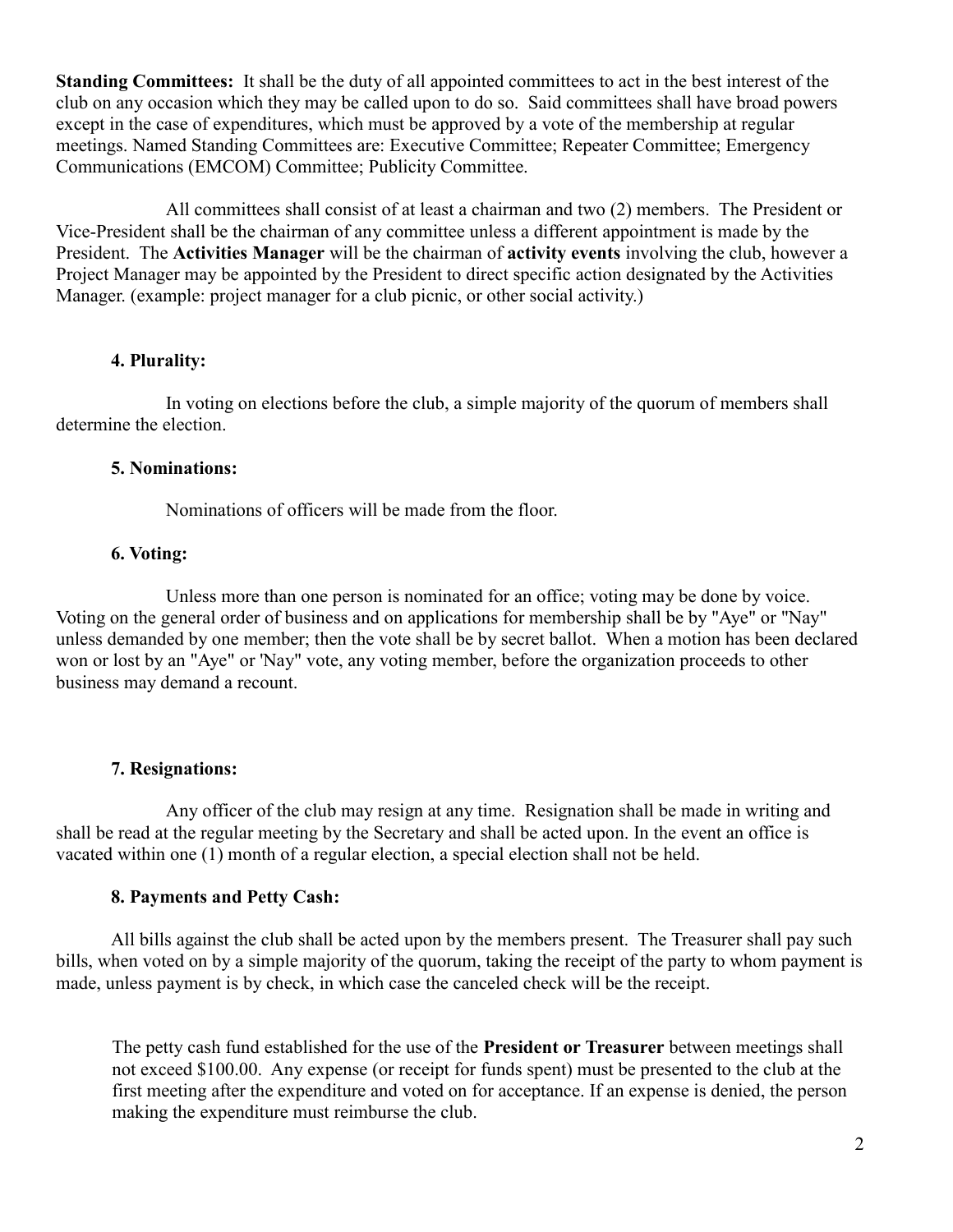# **9. Candidate Member Requirements:**

# **A. Application for Membership**

Application for membership shall be completed by the prospective member and given to the Sgt. At Arms, who will oversee an investigation of the application. At the next general meeting the application will be voted on and if approved, provided to the Treasurer. Candidates for membership shall present prorated dues at the time the application is approved. If membership is denied, any dues paid will be returned to the applicant.

## **B. Membership Annual Dues**

| 1. Regular/Full Membership | \$25.00 |
|----------------------------|---------|
| 2. Associate Membership    | \$15.00 |
| 3. Family Membership       | \$30.00 |
| 4. Reinstatement Fee       | \$5.00  |

**10. Order of Business:** Business will be conducted using the Robert's Rules of Order as a guide. The following is to be used as a *guide* for the agenda of each meeting:

- a. Call to Order
- b. Pledge of Allegiance to the Flag
- c. Introductions:
- d. Reading and approval of Minutes
- e Communications
- f. Report of Committees
- g. Reports of Officers
- h. Financial Business and approval of Treasurer report
- i. Unfinished Business
- j. New Business
- k. Elections/Installations (at the meetings where this is applicable)
- l. Adjournment of Business Meeting

## **11. Rules of Order:**

a. It shall be the duty of the President or presiding officer to entertain or decline any motion, resolution or amendment that in his opinion is not in proper form or is not presented at the proper time, unless overruled by a simple majority of the quorum.

b. When a member speaks or offers a motion, he shall raise his hand or rise in his place and be recognized before respectfully addressing the chair and confine himself to the question under consideration. Complex motions, resolutions or amendments may be required in writing by the Secretary in case clarification or repeat reading of motion is required during discussion.

c. When two or more members simultaneously raise their hand or rise to speak the presiding officer shall decide who is entitled to the floor.